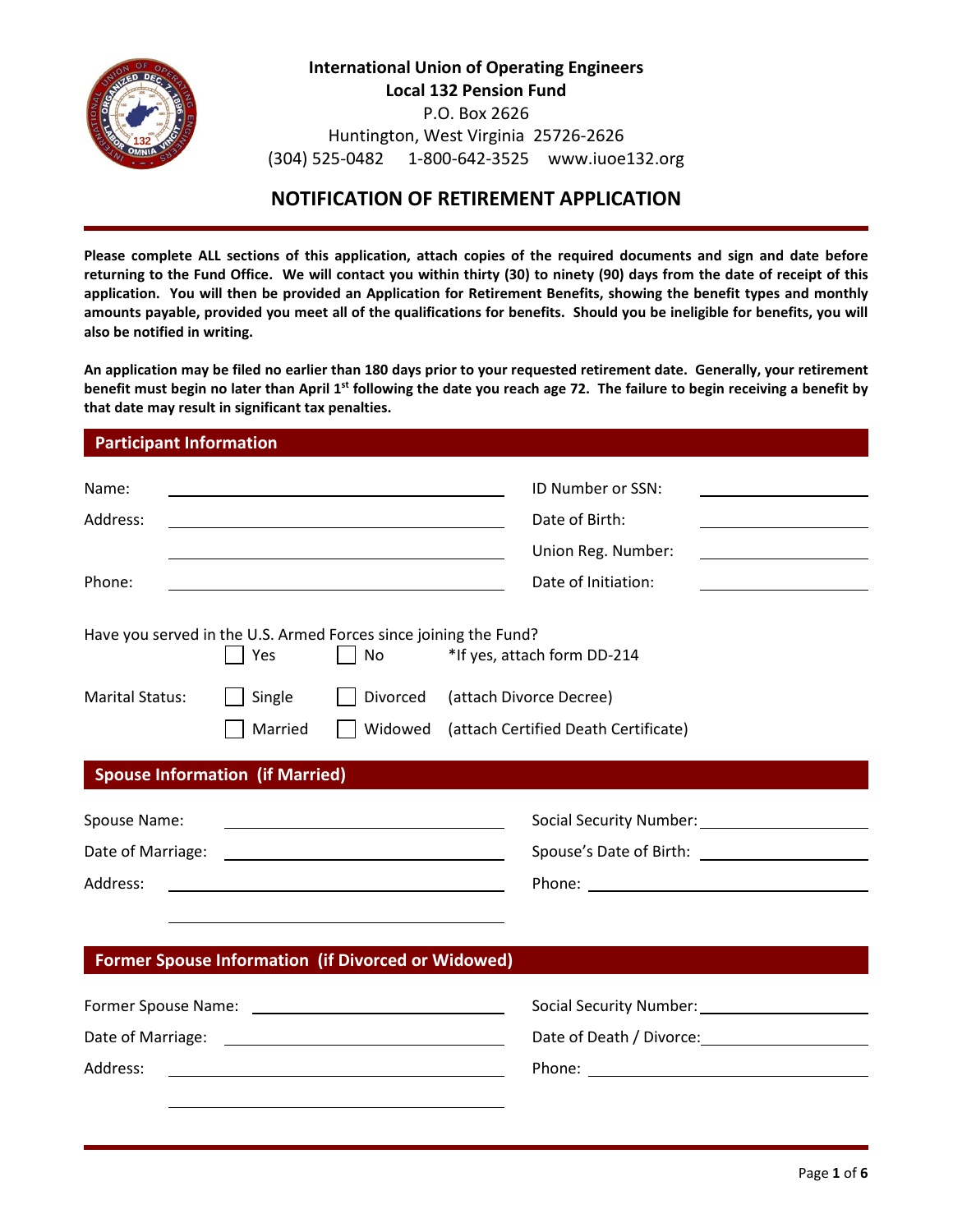**Participants applying for benefits must submit a copy of their birth certificate and union card showing the initiation date. If you are married, we will also need a copy of your spouse's birth certificate and a copy of the marriage license. Should you send originals, we will make a copy and return the originals.**

| Alternative evidence for Proof of Age, if birth certificate is unavailable |
|----------------------------------------------------------------------------|
|----------------------------------------------------------------------------|

Official Infant Baptism Certificate showing date of birth Certified copy of School Age record Certified copy of Page of Family Bible showing date of birth Naturalization Papers or a Passport Life Insurance Policy issued at least 5 years earlier **Qualified military service record** 

# **Employment Information**

Enter the date on which your pension benefit is to begin: Enter the last day you worked or plan to work in the jurisdiction of IUOE Local 132: Have you ever worked out of state? If yes, please list each local union number and the approximate  $\Box$  Yes  $\Box$  No time worked in that jurisdiction: Local Years Local Years Local Years Have contributions been reported to Central Pension Fund upon your behalf?

 $\Box$  Yes  $\Box$  No

**Retirement Benefit**

Please select the type of retirement benefit for which you are applying:

| Normal                 | Age 65 with 16,000 hours of contributory service                                                  |
|------------------------|---------------------------------------------------------------------------------------------------|
|                        | Age 65 with 10 years of participation, you must have worked on or after April 1, 1976             |
|                        | Age 65 with 5 years of participation, you must have worked on or after June 1, 1997               |
|                        | Unreduced Early Age 64 with 25,000 hours of contributory service                                  |
|                        | Age 63 with 30,000 hours of contributory service                                                  |
|                        | Age 62 with 35,000 hours of contributory service                                                  |
|                        | Age 61 with 40,000 hours of contributory service                                                  |
|                        | Age 60 with 45,000 hours of contributory service                                                  |
|                        | Age 59 with 50,000 hours of contributory service, you must have worked on or after 01/01/2001     |
|                        | Age 58 with 55,000 hours of contributory service, you must have worked on or after 01/01/2001     |
|                        | Age 57 with 60,000 hours of contributory service, you must have worked on or after 01/01/2001     |
| <b>Reduced Early</b>   | Age 60 with 16,000 hours of contributory service                                                  |
|                        | Age 55 with 24,000 hours of contributory service                                                  |
| <b>Disability</b>      | Age 45 with 8,000 hours of contributory service                                                   |
|                        | Requires Social Security Administration Notice of Awards Letter and a letter from Social Security |
|                        | advising the month, day and year you were found disabled. You must be in active employment at     |
|                        | the time of your disability.                                                                      |
| <b>Vested Deferred</b> | Former employee with 16,000 hours of contributory service or 10 years of participation (5 years   |
|                        | for Union or Apprenticeship employees).                                                           |
| <b>Severance</b>       | Requires a Break-in-Service with at least 1,600 hours of contributory service and you must be     |
|                        | ineligible for any other benefits, including a vested future benefit.                             |
|                        |                                                                                                   |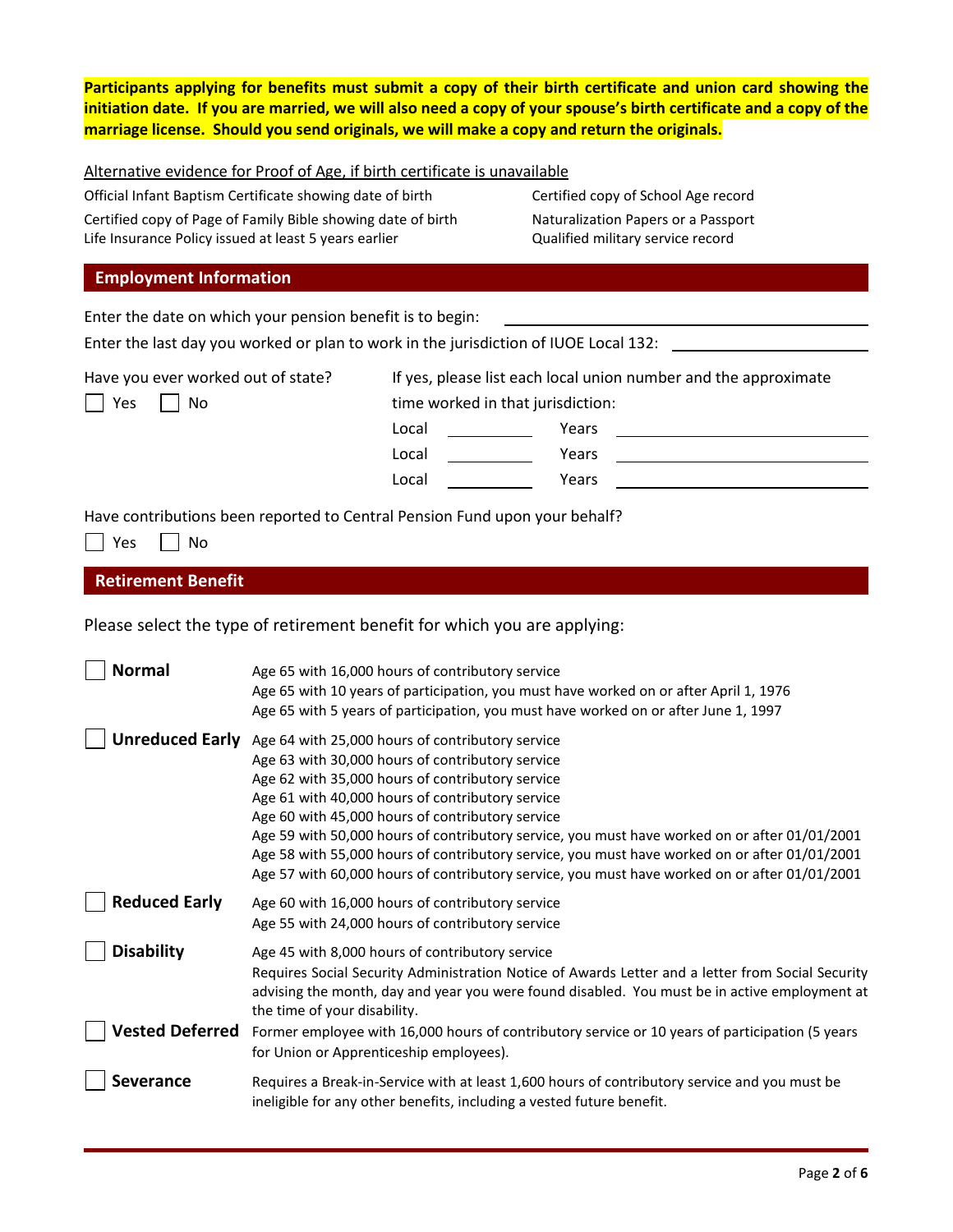Please note, the above listed retirement types and descriptions show only the minimum qualifications required for benefits and are in no way a guarantee of benefits. Please refer to your Summary Plan Description for the official plan language and all qualification requirements for benefits.

### **Declaration and Signature**

**I hereby declare the information I have provided is true and correct to the best of my knowledge. I understand that a false statement may disqualify me from benefits and that the Fund has the right to recovery from any Participant, any payments made as a result of misrepresentation, mistake or error, irrespective of the party causing any such mistake or error.**

**I understand I must notify the Fund Office immediately if I return to work.**

| →                       |             |  |
|-------------------------|-------------|--|
| Participant's Signature | Date Signed |  |

**Notarized Statement Concerning Qualified Domestic Relations Orders (QDRO)**

I, the undersigned, do hereby certify I have no financial responsibility which would affect the distribution of my pension benefit, at this time, as indicated by a Qualified Domestic Relations Order (QDRO).

| Participant's Signature                                                              | <b>Date Signed</b>                |
|--------------------------------------------------------------------------------------|-----------------------------------|
|                                                                                      |                                   |
|                                                                                      |                                   |
| <b>COUNTY OF</b>                                                                     |                                   |
| The foregoing Notarized Statement Concerning Qualified Domestic Relations Orders was |                                   |
|                                                                                      |                                   |
|                                                                                      |                                   |
| My commission expires                                                                | <b>Signature of Notary Public</b> |
| <b>OR</b>                                                                            |                                   |
| Authorized plan representative's signature                                           |                                   |
|                                                                                      | {Notary Seal}                     |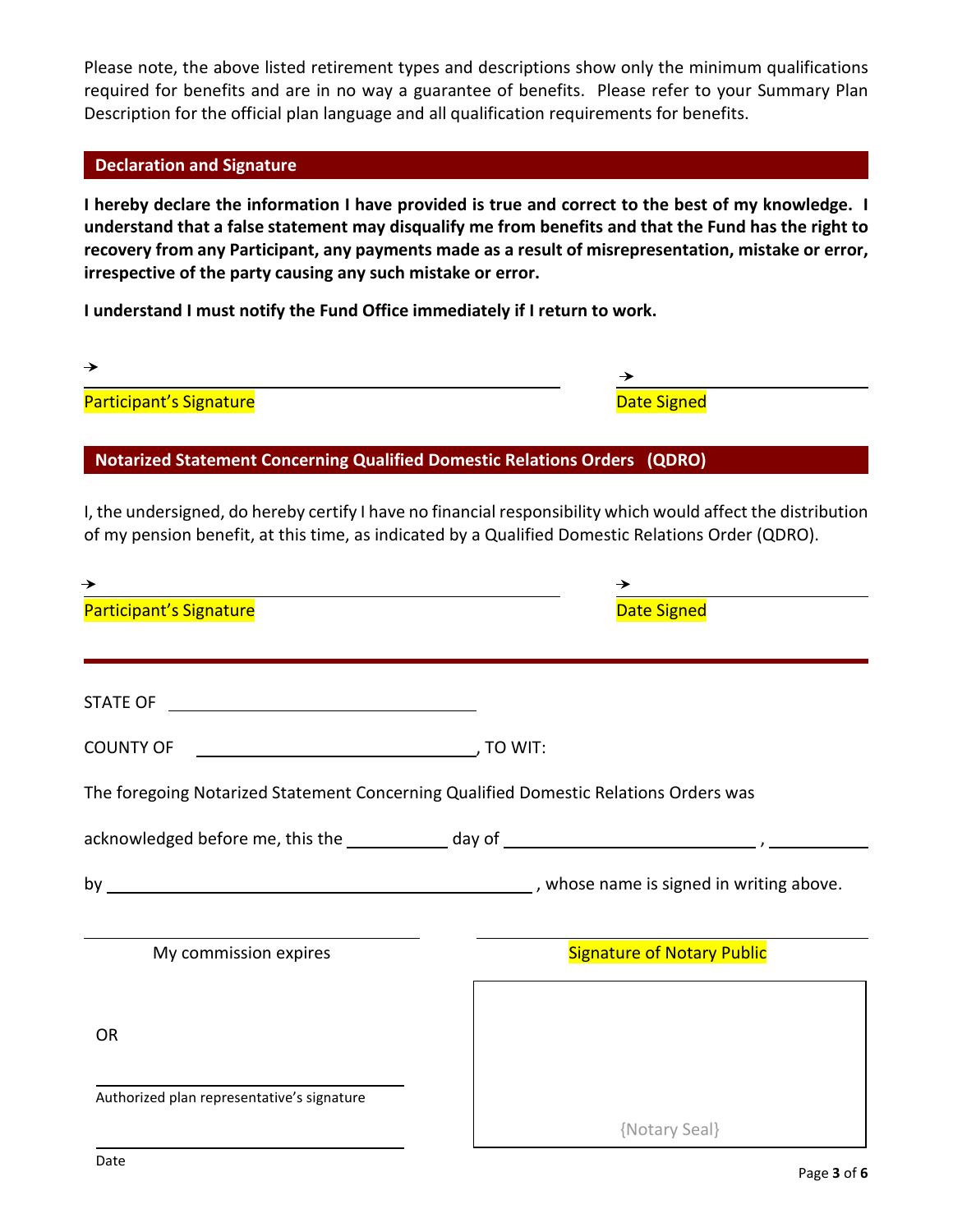### **Description of the Consequences of Failing to Defer Receipt of a Pension Payment**

**Federal law requires the Fund to inform you of the financial effect of a decision to defer the commencement of your pension payments until a later date.**

#### **Normal Retirement**

If you are at least 65 years of age and have at earned at least 16,000 Covered Hours or 5 years of participation in the Fund (or at least 10 years, if you have not worked since June 1, 1997), your monthly pension is unreduced.

#### **Early Retirement:**

You may apply for an Early Retirement Benefit from the Fund, if you have reached age 55 with at least 24,000 hours of contributory service or age 60 with 16,000 hours of contributory service.

Depending on the date you became vested in the Fund, and your age and years of service, your monthly early retirement benefit payments may be reduced. This is done to account for the fact that you will be drawing your benefits over a longer period of time. As a general rule, the closer you are to your normal retirement date when you retire, the smaller the reduction to your monthly benefit.

#### **Early Retirement - Unreduced**

• If you were vested in the Fund on or before April 1, 2008 and meet any the age and contributory hour combinations, your monthly pension is unreduced:

| Age 64 with 25,000 hours of contributory service                                                   |
|----------------------------------------------------------------------------------------------------|
| Age 63 with 30,000 hours of contributory service                                                   |
| Age 62 with 35,000 hours of contributory service                                                   |
| Age 61 with 40,000 hours of contributory service                                                   |
| Age 60 with 45,000 hours of contributory service                                                   |
| Age 59 with 50,000 hours of contributory service, you must have worked on or after January 1, 2001 |
| Age 58 with 55,000 hours of contributory service, you must have worked on or after January 1, 2001 |
| Age 57 with 60,000 hours of contributory service, you must have worked on or after January 1, 2001 |

• If you were not vested in the Fund on or before April 1, 2008, your monthly pension is unreduced if you have reached age 60 with 45,000 contributory hours.

#### **Early Retirement - Reduced**

- If you do not satisfy the criteria for an unreduced early retirement benefit, your benefit is reduced by  $\frac{1}{2}$  of 1% for each month that your retirement date precedes your 65<sup>th</sup> birthday.
	- $\circ$  Example: if you retire on your 60<sup>th</sup> birthday, with less than 45,000 hours of contributory service, your monthly benefit payment will be reduced by 30 percent (0.5% x 60 months).

#### **Vested Deferred Retirement**

- If you have ceased to be employed by an employer contributing to the Fund, but you have previously earned at least 10 years of participation in the Fund, you have a deferred vested retirement benefit at your Normal Retirement Age or Early Retirement Age.
- The monthly amount of your Vested Deferred benefit will be determined according to the formulas in effect at the time you last contributory hour was credited.

**Late Retirement:** You have the right to defer your retirement beyond your normal retirement date, but no later than April 1 following the calendar year in which you reach age 72 (age 70 ½, if you reached that age before January 1, 2020). If you delay receiving your pension until after you reach age 70 ½, your pension will be actuarially increased to reflect that you will be drawing your benefits over a shorter period of time.

If you have any questions about retirement options, please contact the Fund Office.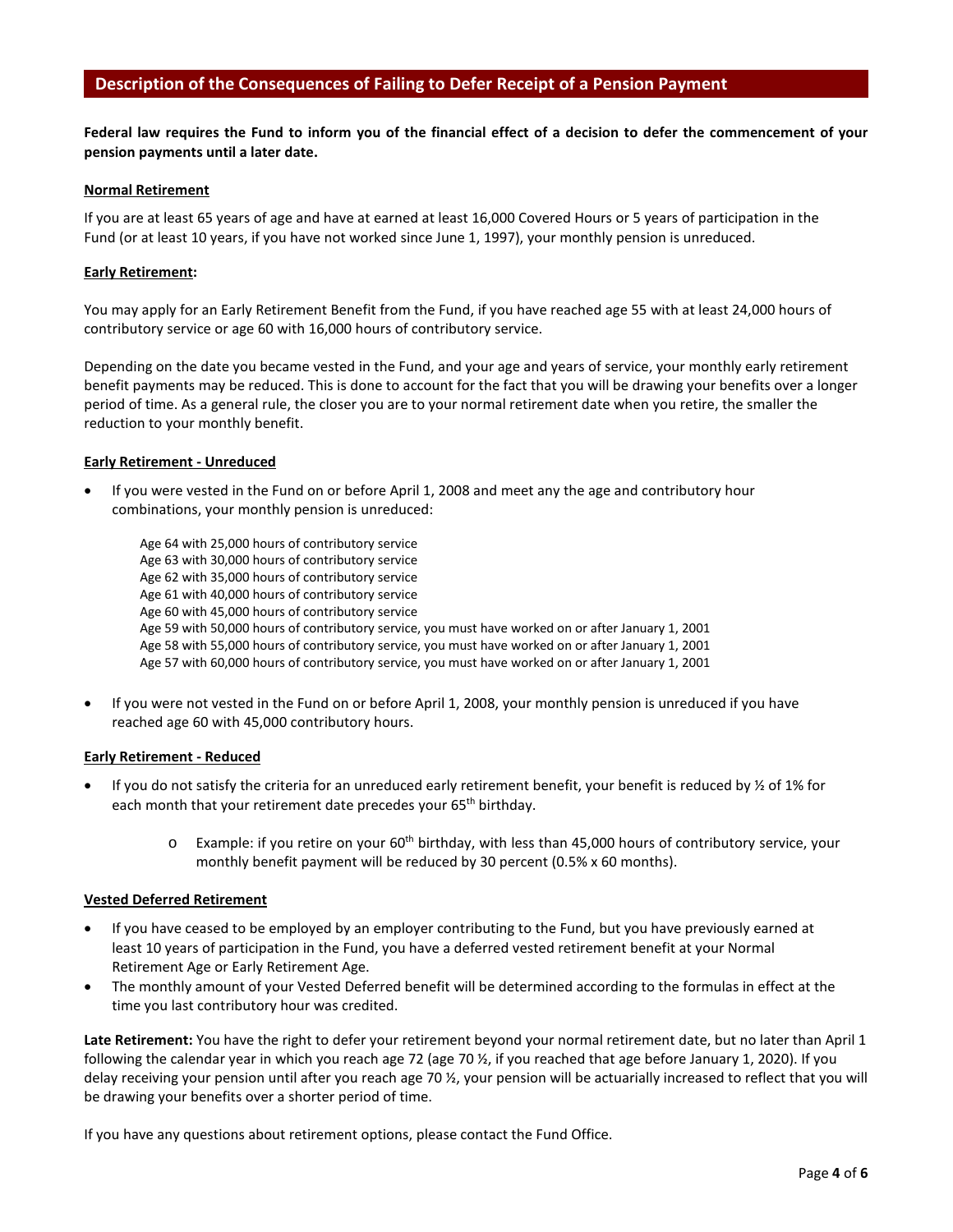#### **Notice Concerning the Suspension and Resumption of Benefits**

Your benefits can be suspended under certain conditions. Please review the following explanation of these conditions carefully. These conditions are also set out in your Summary Plan Description in more detail. These rules are designed to help the Fund Administrator administer the Fund in accordance with the purposes for which it was formed.

#### **Suspension of Retirement Benefits**

- Early Retirement your benefit will be suspended if, before reaching Normal Retirement Age, you return to work in the same industry, same trade or craft, and in the same geographical area covered by the Fund.
- Normal Retirement your benefit will be suspended if you are employed 80 hours or more in the same industry, same trade or craft, and in the same geographical area covered by the Fund.

If you meet these conditions, then you are considered to have worked in "disqualifying employment." If you work in disqualifying employment then you will forfeit one monthly pension payment for each calendar month during which you work in such employment.

#### **Your Duty to Notify**

You are required to immediately notify the Fund Office if you return to work after retirement. Upon request, you are additionally required to certify that you have remained unemployed or provide information regarding your re-employment.

If the Fund learns that you have returned to work after retirement, the Fund may presume that your employment is disqualifying. Further, the Fund may presume that you have been engaged in such disqualifying employment for the entire time that your Employer has performed work at any site upon which you are found to be working.

#### **Notice of Suspension of Benefits**

If your benefits are suspended pursuant to these rules, the Fund Administrator will notify you in writing during the first month in which your benefit is suspended. This notification will explain the reasons for the suspension, the amount of benefits lost and the conditions for resumption of payments.

#### **Suspension Review Proceedings**

If your benefits have been suspended under the aforementioned provisions, you will be given the opportunity to appeal the suspension. Your appeal will be considered in accordance with the claims review procedures set out in your Summary Plan Description.

#### **Commencement or Resumption of Payments**

If your benefits are suspended, your benefits will resume no later than the first of day of the third month after you notify the Fund, in writing, that you have ceased working in disqualifying employment. Upon resumption, your pre-suspension accrued benefit will be paid in the same amount and form as it was being paid prior to suspension. The Fund will offset your resumed benefit by the amount of any payments made during an earlier calendar month in which you were engaged in disqualifying employment.

If you earned any additional benefits earned during your period of suspension, you will be entitled to make a separate application and election regarding the payment of those additional benefits. If you are married, any benefit accrued during your period of suspension will be paid as a Qualified Joint and 50% Survivor Annuity, unless a qualified election is made for an optional form.

#### **Suspension for Failure to Provide "Proof of Life"**

To ensure the proper administration of benefits from the Fund, the Administrator has the right to require written proof that you and/or your beneficiary are alive and entitled to continued benefit payments. Your retirement benefit may also be suspended, if you do not respond to such a request.